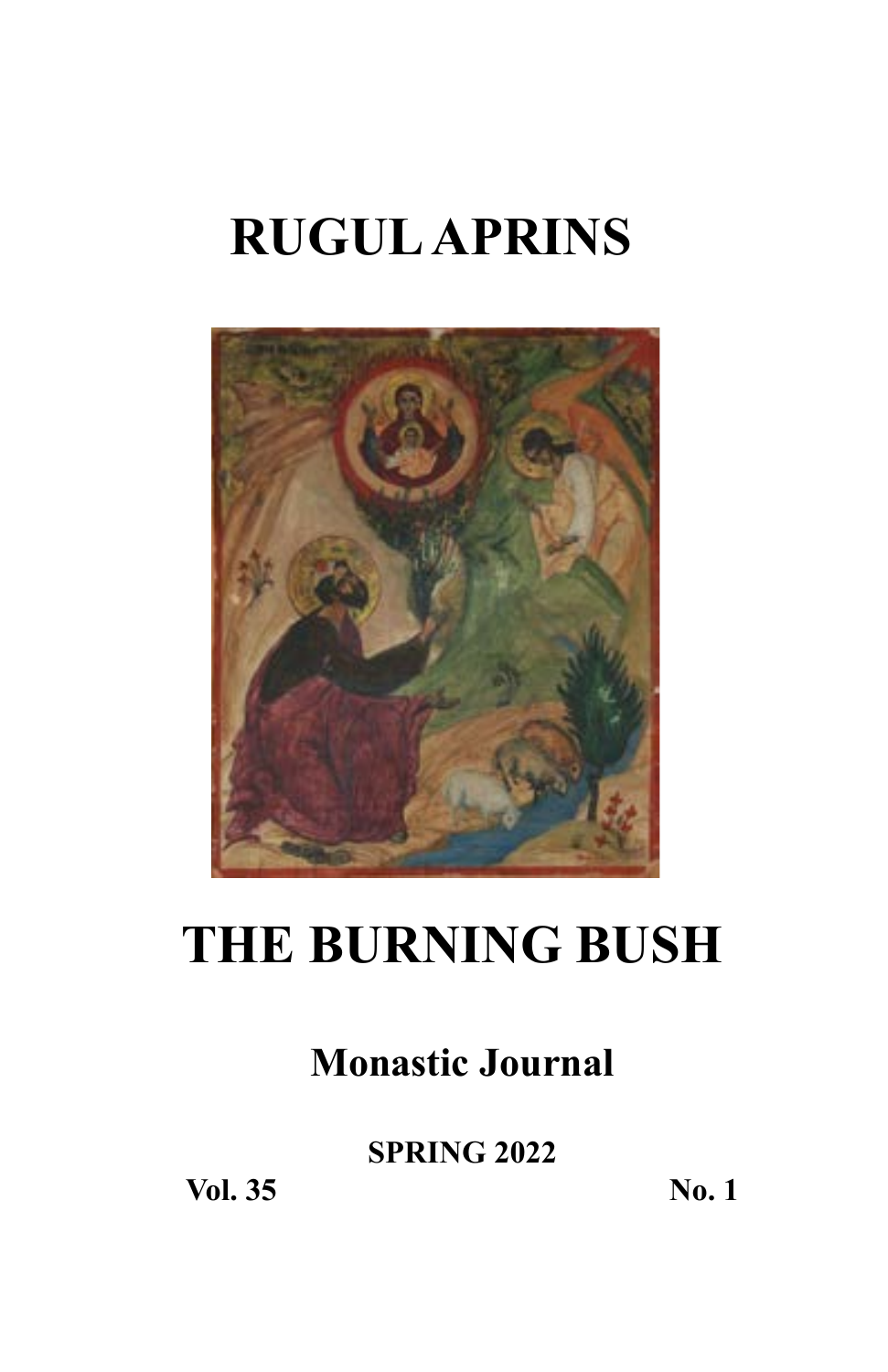### **TABLE OF CONTENTS**

| Greetings from Mother GABRIELLA                    | 3              |
|----------------------------------------------------|----------------|
| Come To Me All You Who Are Weary by Fr John Konkle | $\overline{4}$ |
| Fr. Roman's memorial announcement                  | 9              |
| The Fast in the life of Christians Fr Roman Braga  | 10             |
| Holy Week/Pascha/Bright Week Schedule              |                |
| Mozaic Project                                     | 20             |

### **TABLA DE MATERII**

| Veniți la Mine toți cei osteniți de Pr. John Konkle | 12 |
|-----------------------------------------------------|----|
| Postul în viața creștinilor de Pr. Roman Braga      | 18 |
| Parastas pentru Părintele Roman - anunț             | 9  |
| Programul slujbelor pentru Paști                    | 19 |

### *GREETINGS FROM MOTHER GABRIELLA*

As we write to you, Great Lent has started. The Triodion Season for Orthodox Christians is a very special time; it is meant to be very different from the rest of the year!

St. Theodore the Studite has some beautiful teachings for this period; about how significant Lent is in the life of the communities, lay and monastic. In areas where communities are large, the lenten spirit is much more noticeable than in small packets of Orthodox Christians. He reminds everyone that we are soldiers in the army of the King of peace! As soldiers are encouraged and reminded of other heroes as they enter the battlefield, so we need to be encouraged and encourage each other for the spiritual battle.

Fasting is to turn away from the material aspect of our lives; therefore, the body becomes weaker and more frail; by contrast, the soul becomes younger, and day by day becomes more luminous with the beauty from within. Such a soul God loves, as He said, I will come with my Father and will make Our dwelling in you.

One key aspect in the effort to beautify our souls is seeking council. Ask for advice. No one can be his own teacher. The Book of Proverbs, a text read during Lent, tells us that he who is his own teacher is a fool.

Vigilance is needed on the spiritual battlefield: that is paying attention to our thoughts and actions. Thoughts come and go; Do not harbor hateful, resentful, angry thoughts and feelings against anyone. By entertaining such, they become part of us and will act thus. Whatever we do to our fellow man we do it unto God! We heard this on Sunday of the Last Judgement.

Let us be vigilant, what kind of thoughts and feelings we entertain in our minds and hearts; forgive and we will be forgiven, thus peace can be established. Being in communion with God and each other is being in Paradise, our reason for being, our final destination.

May this Great and Holy Season be a time for reconciliation, healing, and commitment to strengthen our love for one another by our active participation in the Liturgical life of the Church, our sweet home, the only place on earth where we are indeed home!

We were created to live in communion and not isolated. Therefore, we want you to know that we are united with you in our daily prayers, asking God for inner peace and harmony so we can celebrate with joy the Feast of Feasts, the Lord's Resurrection, our resurrection.

With blessings and prayers, Mother Gabriella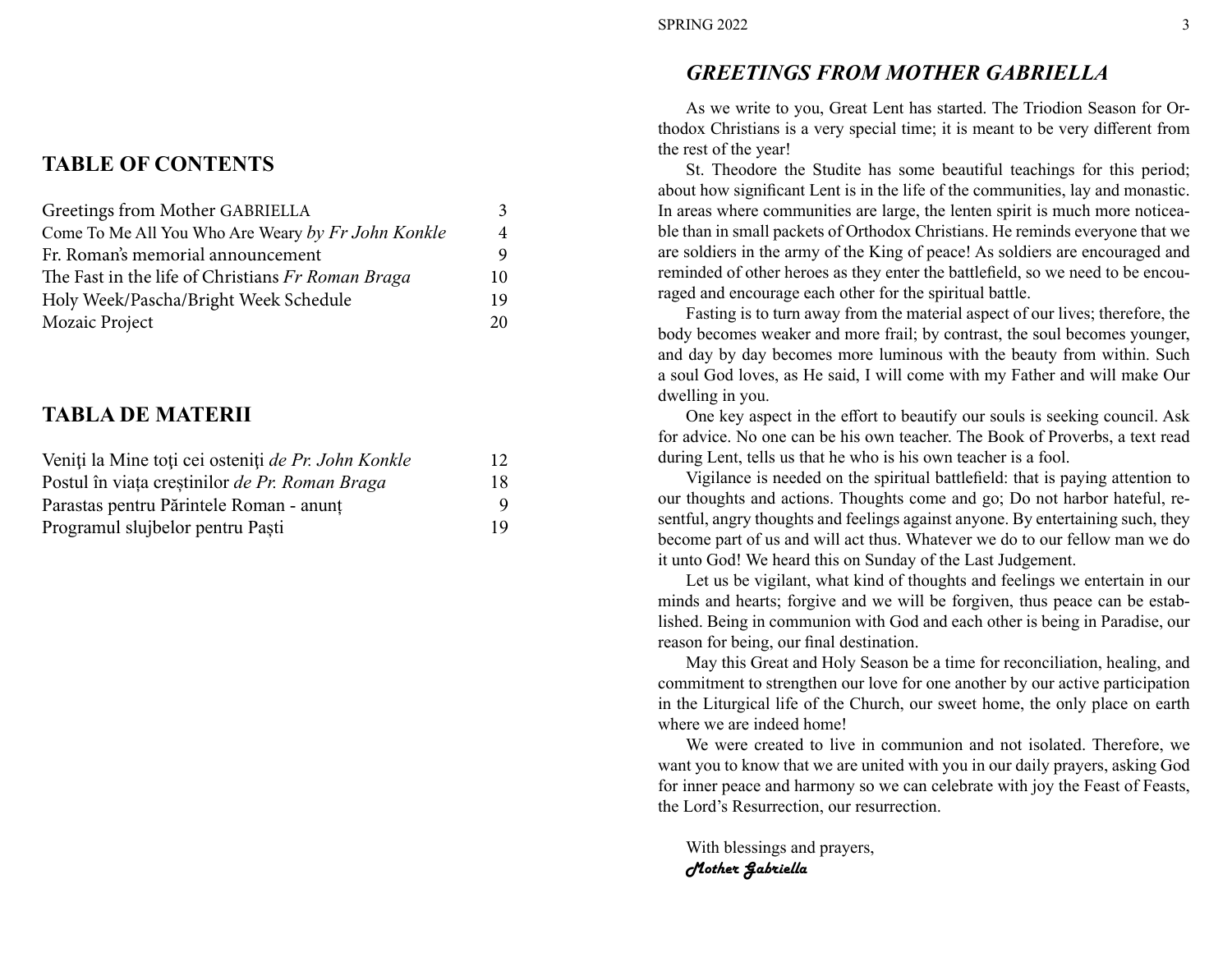### **Come To Me All You Who Are Weary**

Come to me, all you who are weary and are weighed down, and I will give you rest. Take my yoke upon you and learn from me, For I am gentle and lowly in heart, and you will find rest for your souls. For my yoke is easy and my burden is light.

(Mt 11:28-30)

During Great Lent we intensify our efforts to come to the one who calls us. It is a time for us to "cast all our cares on Christ for he cares for us" (1 Pt 5:7), and to "lay aside every earthly care as we receive the king of all" (Divine Liturgy). Sometimes, however, it feels as if our increased efforts are the very things that weigh us down instead of lightening our load, indicating that we have subtly let our spiritual effort succumb to self-reliance. Jesus' words quoted above redirect us to a life-giving Christ-reliance as we continue on our path to Great and Holy Pascha.

#### **Come to me:**

Christ *invites* us to come to him. This is always his approach. He calls his disciples with the simple words "follow me" (Mt 4:18-22; 9:9; Mk 1:16-20; 2:14; Lk 5:27; Jn 21:19-22). He describes himself as the shepherd who calls his sheep, who in turn recognize his voice and follow him (Jn 10:2-4). He invites us to the wedding feast (Mt 22:1-14; Lk 14:16-24; Rev 19:6-9). Most poignantly, he speaks to all of us when he instructs the lukewarm Laodiceans: "Behold, I stand at the door and knock. If anyone hears My voice and opens the door, I will come in to him and dine with him, and he with me" (Rev. 3:20).

The first and most important aspect of Christ's invitation is that he initiates, not us. He is shining down his grace upon us, the righteous and the unrighteous. We do not need to direct our efforts toward getting his attention; he is already attentive to us. We only need to respond to his voice: to come, to follow, to open. Rejection of his invitation, as much by negligence as by blatant rebellion, is what engenders the wearied isolation of self-reliance in place of the refreshing communion of divine dependence. Many who were invited to the marriage feast offered excuses for why they would not come, devoting themselves to a life of transitory toil (Lk 14:18-20). So too, "The Pharisees and lawyers *rejected the will of God for themselves*, not having been baptized by him" (Lk 7:30; emphasis added). When we resist God's call by not responding, we are rejecting his will for us, rejecting the grace he longs to pour into our hearts.

4 SPRING 2022 5

As the good Shepherd searches for his lost sheep, Christ invites us with the words, "Adam, where are you?" (Gen 3:9). Our response to this question ought not be complicated with qualifications, explanations and excuses, but simple. When God called Abraham, he replied, "Here I am" (Gen 22:1,11). When God spoke to Jacob in a dream, he replied, "Here I am" (Gen 31:11; 46:2). When God called to Moses from the burning bush, he replied, "Here I am" (Ex 3:4). When the Lord called the young Samuel, he replied, "Here I am" (1 Sam 3:4-16). When Isaiah heard the voice of the Lord asking 'Whom shall I send?', he replied, "Here I am" (Is 6:8). When the Lord spoke to Anninias in a vision, he replied, "Here I am" (Acts 9:10). The simple response we need to our Lord's invitation is, "Here I am." There is no purer way to offer ourselves than this. Take me as I am, here and now.

#### **All you who are weary and weighed down:**

While Jesus' invitation is always going out to everyone, we are often better able to hear it, and to respond to it, in times of need, or rather, in those precious moments when we are *aware* of our need. We always need him, but we are not always aware of that need. A weary and heavy soul is often the divine tool to awaken our awareness of our need for him. Rather than being a hindrance to accomplishing more things on our to-do list, weariness and heaviness is the divine reminder, the invitation itself, to return to the sheepfold from which we have wandered, to return to the good Shepherd who is calling us through our heightened awareness of our need.

The word for weary, *kopiao*, means to labor or to toil, but it frequently carries the sense of *growing* weary. When Jesus comes to Jacob's well in Samaria, we're told he was *weary* from his journey (Jn 4:6). When he asks Peter to go out into the deep waters to cast his nets, Peter—expressing the weariness of a night of fruitless labors—replies, "Master, *we toiled all night* and caught nothing" (Lk 5:5). Contrast this with the lilies of the field that grow *without toiling*, that is, without becoming weary (Mt 6:28-29; Lk 12:27), suggesting in context that it is the cares and anxieties of life that weary us.

Similarly, to be burdened, phortizo, is to be loaded or weighed down. The only other place it is used in the New Testament is when Jesus laments the lawyers who "*load* people with burdens hard to bear, and you yourselves do not touch the burdens with one of your fingers" (Luke 11:46). The noun form, *photion*, is used for the freight or cargo that would be loaded onto a ship (Acts 27:10), and used metaphorically of the weight of expectations and demands we can place on others (as well as on ourselves), as in Jesus' lament of the lawyers who won't touch the burdens they place on others.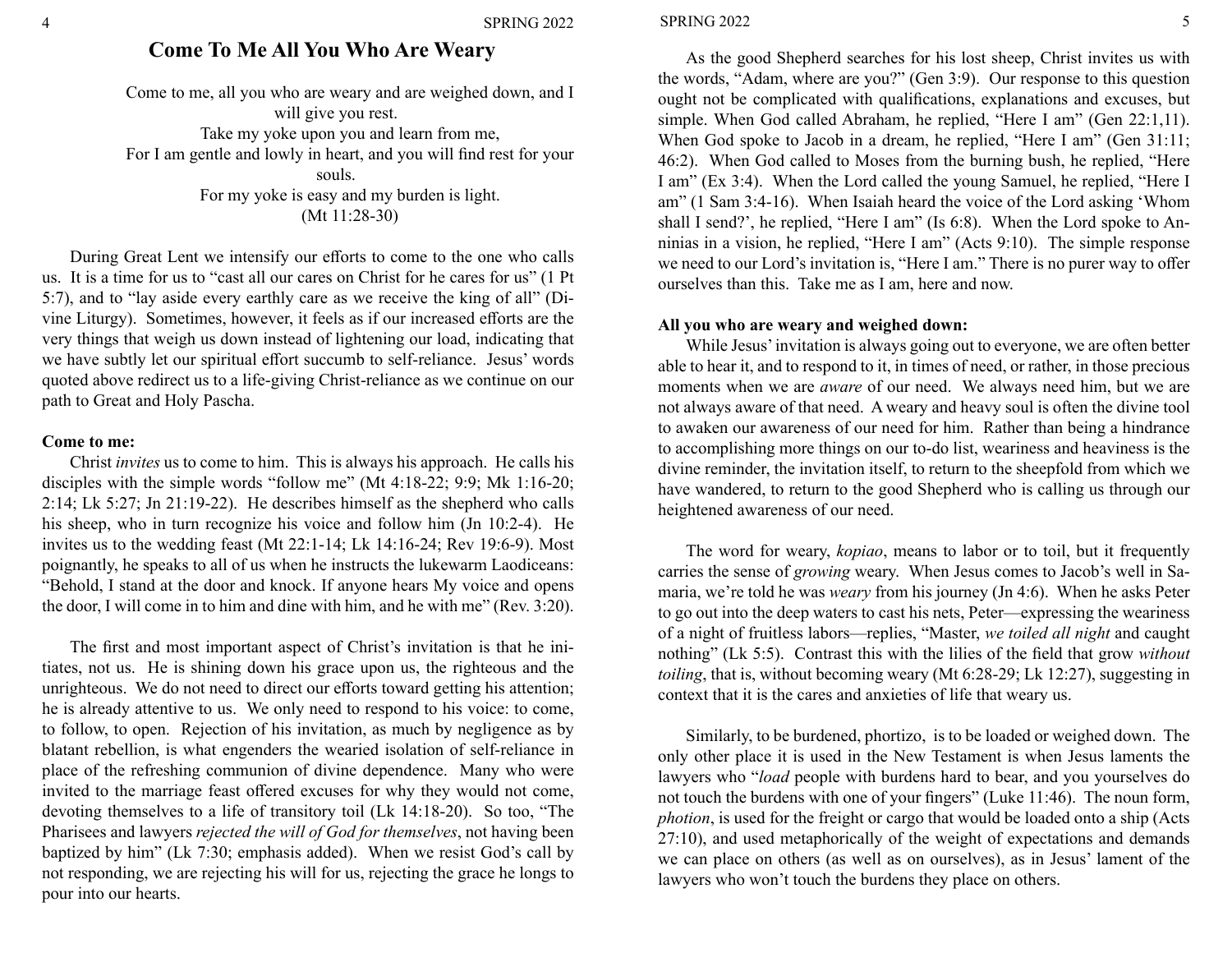Our sins are a weight too heavy to carry alone (Gal 6:1-5). The hymns of the *Triodion* sung during Great Lent are filled with allusions to our misdirected and weary-producing toil as well as the paralyzing weight of sin. These physical and psychological symptoms of wayward living are precisely the reminders, the invitations, to return to the life-giving source of inner stillness and enduring strength. The first thing we should think about when we are feeling weary and weighed down is that Christ is inviting us: Come to me just as you are; don't try to remove your heavy load on your own.

#### **I will give you rest:**

When we are weary and weighed down we want rest, and this is exactly what Jesus promises us in return for coming to him. The word used for rest, *anapauo*, means 'to cause to cease or stop, to halt', and thus 'to cause to rest'. Jesus is stopping the movements, both inner and outer, that are responsible for our weariness and thus bringing about a state of rest in us. The very act of coming to him with the simple words, "Here I am" or "Thank you, Lord, for reminding me of you; help me," initiates the relief from our weary and burdened disposition. The acknowledgement that we want his help prompts the release of the toil and burden of trying to fix ourselves.

When the disciples were overwhelmed by the people coming to see Jesus, he said to them, "Come aside by yourselves to a deserted place and rest a while. For there were many coming and going, and they did not even have time to eat" (Mark 6:31). Like a good shepherd, he takes care of all our needs, makes us lie down in green pastures, leads us beside still waters, and restores our soul (Ps 22/23:1-3). The seeds of that rest enter our lives immediately upon responding to our Lord's invitation because we are turning from the temporal to the eternal, from the transitory to the enduring, from the past and the future to the present, from the physical and the psychological to the spiritual.

#### **Take my yoke upon you and learn from me:**

While responding to Christ's invitation *initiates* the relief and healing of our troubled souls, the seeds sown in our heart only sprout and grow as we enter into the process of *learning from him.* Our temptation is to learn from everyone except him. Our world is full of messianic voices offering us instruction on how to cure the ailments that afflict us. Jesus himself warned that many would come masquerading as the Christ and directing us to pseudo-kingdoms (Mt 24:4-5, 23-26; Lk 17:23). Receiving the rest that can only come from him requires that we learn from him, that we let him become our teacher. "You are not to be called teachers for you have only one teacher, the Christ" (Mt 23:10). "The Comforter, the Holy Spirit, whom the Father will send in my name, he will teach you all things, and remind you of everything I told you" (Jn 14:26).

#### 6 SPRING 2022 SPRING 2022 SPRING 2022

So we ask Christ to be our teacher, even as the disciples asked him to teach them to pray (Lk 11:1), and as the Psalmist repeatedly enjoins, "Lord, teach me your precepts" (Ps 118/119:12). Responding to Christ's invitation involves coming to him as a student desiring to be taught by him.

And how does Jesus teach us? Not so much with didactic and abstract instruction as with disciplined training. We are not being prepared to pass an exam, but to live life. We are being taught the skill of living and not merely a body of content. It is for this reason that his first instruction is, "take my yoke upon you." A yoke is a wooden board placed over the neck of one or two animals to pull a plow for the tilling of fields or to turn a millstone for the grinding of grain. The yoke constrains and directs the animal's efforts toward a certain goal, and hinders movement that is antithetical to that goal. Of course, an animal can struggle against it—wearing itself out by lack of co-operation. In time, however, it will be trained by the yoke and experience the freedom of co-operation.

When we come to Christ to be taught, he will constrain us in various ways in order to direct our efforts toward the human end of love—love of God and love of neighbor—for that is what we were created for. Learning the skill of love will be a *practical* matter; we will be directed and guided to *act* in co-operation with Christ. As a hieromonk once told me, "love" is a verb. We love by doing, by acting, by practicing what Christ our teacher gives us to do. In time, we come to experience each and every circumstance in life to be Christ's schoolroom, his uniquely designed lesson plan for us at that moment.

Among the many lessons he has for us, a foundational one is: "Be still, and the Lord will fight for you" (Ex 14:14). He is teaching us inner stillness so that we can let him fight the battles that are wearing us out; to be calm on the inside even when chaos reigns on the outside; to not let the exterior storms become interior storms. We won't learn this type of rest by being insulated from the trials of this world, but by experientially learning that the peace and joy that Christ gives can neither come from nor be taken away by anything the world throws at us. He gives us rest by *teaching* us how to rest by *yoking* us to himself.

#### **I am gentle and humble in heart:**

Most of us want rest from our wearbut we don't want a yoke that limits our "freedoms." We want refreshing stillness on the cheap. We fear being controlled by another. Jesus reminds us that he is not a narcissistic task-master who abuses us for his own ends; rather, he is gentle and humble in heart,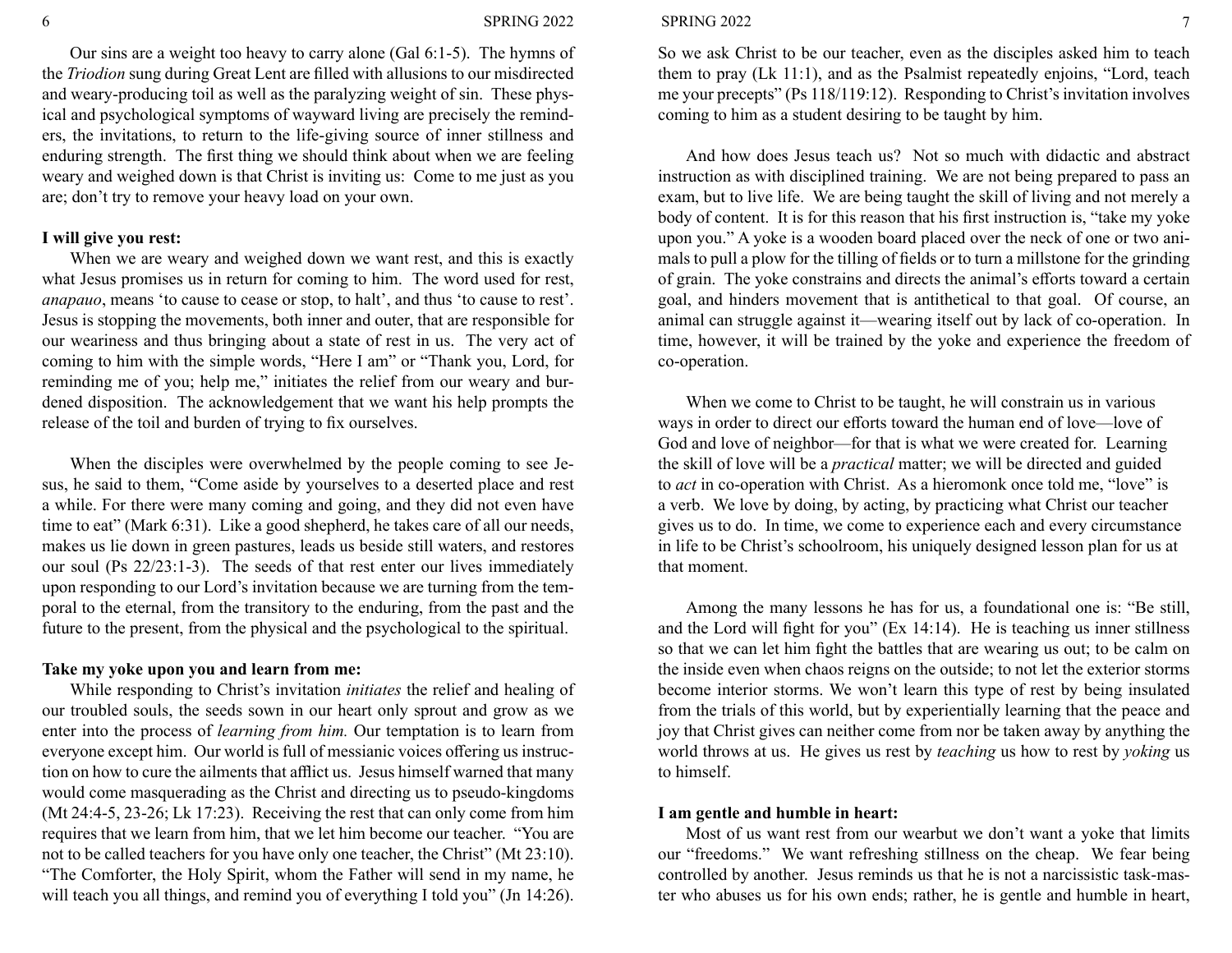#### 8 SPRING 2022

that is, at his very core. Gentleness and humility characterize who he is. His "yoked-teaching" is not to "lord it over us," as the world's expressions of power-governed relationships would have us fear, but is instead to serve us and to offer his life for us (Mt 20:26-28; Mk 10:42-45; Lk 22:25-27; Phil 2:5-11).

We need not be afraid of learning from him, of taking on his yoke, because his perfect love casts out all our fears (1 Jn 4:18)—a love that is grounded in gentleness and humility, in self-sacrifice and co-suffering. This is not simply his *way* of teaching us, but it also is *what* he teaches us. He is making us like him, gentle and humble; he is conforming us to his likeness; he is helping us release the worldly forms of power and value in order to become gentle and humble vessels of fearless love.

#### **My yoke is easy and my burden is light:**

When our Lord's gentleness and humility take root in us, we come to experience that his yoke is indeed easy and that his burden is indeed light. Learning, being trained by our Teacher, is a daily process. In the *Blessings for the Departed* we sing, "You that painfully walked the narrow road; all who during life *took up the cross as a yoke* and in faith followed me, come, receive heavenly crowns and those things prepared for you." Christ's easy and light yoke is nothing less than, and nothing more than, our cross that we pick up *daily* to follow him (Lk 9:23). And where does he lead us? To Golgotha, to be crucified *with him* on Great and Holy Friday, to be buried *with him* on Great and Holy Saturday, and to rise *with him* on Great and Holy Pascha. We are co-sufferers with Christ being yoked with him so that we might be healed, raised and glorified with him. Our life is no longer the weary burden of self-reliance but the refreshing rest of Christ-reliance.

We have not yet arrived at this state of divine rest, but we are en route; this is our lenten journey. As we keep coming to him—keep responding to his call with "Here I am"—we increasingly taste and see that the Lord is indeed good, and that the crosses of our life are his loving hands shaping and forming us by our responsive co-operation with him. In time, we will notice something strange happening to us. We see it expressed in Peter's response to Jesus' request to go out into the deep waters: "Master we toiled all night and caught nothing. *But at your word I will let down the nets*" (Lk 5:5; emphasis added). By responding to our Lord's invitation, Peter experiences the strength to respond, to keep going, to obey—not a strength that arises from himself, *but at your word*, a word that is planted in his heart and that empowers him to act, to row into the deep waters and to cast forth his nets, and there—in his exhausted state—to experience not only a miraculous catch of fish, but to encounter Jesus as the Christ, the living God, who gives rest to his weary soul.

#### SPRING 2022 9

A monastic once told me that we often find ourselves tired and worn out from the day's demands and responsibilities, ready to collapse in exhaustion, and—at just that moment when we have nothing else left to give—someone will come along needing our assistance. And, to our own surprise, a gentle and humble offering will arise in us—a listening ear or a kind word when we thought we were running on empty. Instead of saying, "No, I don't have time for you," we will notice that we are almost effortlessly able to be present to another without even noticing ourselves, our exhaustion, our heaviness. It is at this moment, the monastic told me, that we truly experience God acting in us, that we can do all things through Christ who strengthens us (Phil 4:13), that it is not our will but his will that is being done (Mk 14:36; Lk 22:42), that our deeds are being produced by him (Jn 3:21).

Come to me, all you who are weary and weighed down, and I will give you rest.

#### **Fr. John Konkle**



**SPRING WORKDAY** JUNE 4, 2022 10:00 AM TO 4:00 PM Bring own garden tools and gloves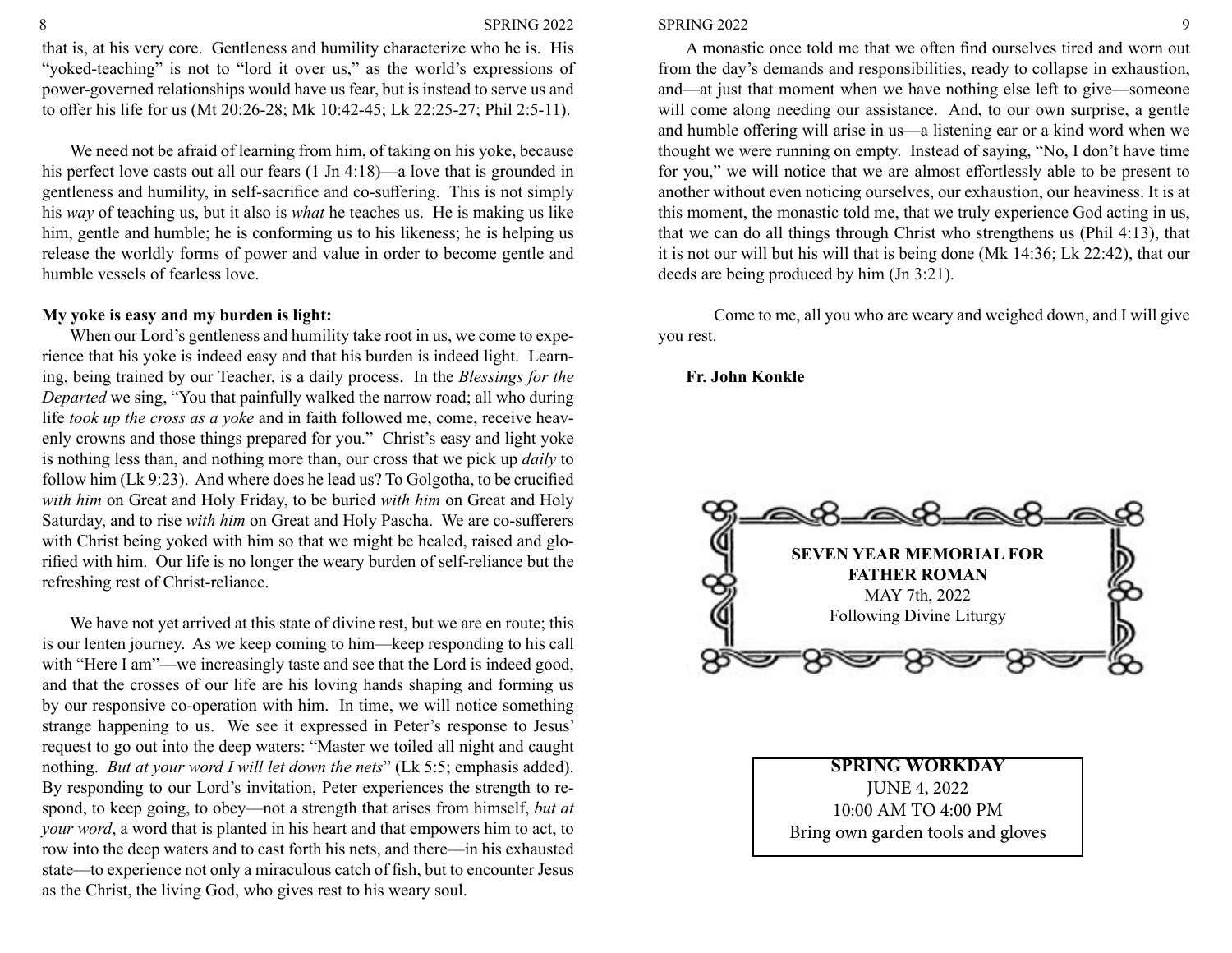### **The Fast in the Life of Christians**

Man cannot live without food and water. Therefore, when God created man, it allowed him to eat of all the good things in paradise, so he can maintain a healthy body and a clear mind. In a broader sense, paradise is the entire land, and God allowed us to use, without being insatiable, as much as we need. But because in our life the mind must be the guide, not the body, and because of his nature man is subject to laziness and passions of the body, God has set, from the beginning, a rule for the body, a discipline: He stopped Adam to eat from the tree of knowledge that was in the center of Eden. Therefore, the fast originates in paradise. It is an order from God that from time-to-time man should abstain from certain foods and drinks, to crush his bodily passions, so that he can do his prayer easier, and to receive the spirit of God. Otherwise, in our well-fed body the passions begin to boil over, the mind becomes darkened and man can no longer see God.

#### **The order of fasting derives from Scriptures**

Therefore, according to the Holy Scriptures, the Fathers of the Orthodox Church, established fasting days, when man prays more, cleans his soul of passions, receives communion and gives alms. Christians can fast anytime they want; in other words, they can abstain from meat, eggs and dairy, wine and oil. When they wish to take communion, they must fast at least three days before; when their heart is heavy, and they want to dedicate to God a day of prayer, they can do that according to the model of the Holy Scriptures.

The Church, however, has holy rules and has established common fasting periods, mandatory for everybody: fasts that last one day, such as Wednesdays and Fridays, over the entire year. On Wednesday, the High Priests gathered to betray Christ, and on Friday, Christ was crucified. According to tradition, it was also on Friday that Adam was chased from Paradise because he ate from the forbidden tree. The day of the Holy Cross on September 14, The Feast of the Beheading of St. John the Forerunner on August 29, are light fasting days, when it was permitted to consume foods with oil and can have a little wine. The eve of Theophany and Holy Friday are days of strict fast. Wednesdays and Fridays should be followed in the calendar because at times, due to important feast days they are fast free days. But the most important fasting periods of the year are four, and they are not changeable: Great Lent, the Fast of the Holy Apostles, Dormition of the Mother of God fast and the Nativity fast.

We are now at the door of Great Lent. These days have been established for the cleaning of passions because a body well fed is lazy and inclined for debauchery. But there are among us elderly, children, sick people and people who perform hard physical work. By their life condition, their bodies are weak and overworked. The Church has always let these people decide for them-

#### SPRING 2022 11

selves, because God never asks more than we can endure. If we are travelling, the Scripture prescribe that when you enter someone's home we must eat what is offered to us and to give thanks to God, for the love of strangers is greater than the fast. But for those who are home, in good health and with a stable life, the Church demands that they fast. How? With joy, as the Scripture says, not sad, but washing their faces and not showing they are fasting. As we hide our passions from the eyes of others, so we should repent, only God to know about it. Fasting is possible for the fasting foods are wholesome and tasty.

#### **The true fast is done also by good deeds**

And, if some cannot refrain from consuming non-fasting food, at least they should fast during the First week of Great Lent and during the Passions week, replacing their helplessness by a surplus of good deeds, because the fast is primarily spiritual. It makes no sense to simply torment your body and to continue to sin. God speaks through the Prophet Isaiah: *"Is it a fast that I have chosen, a day for a man to afflict his soul? Is it to bow down his head like a bulrush, and to spread out sackcloth and ashes? Would you call this a fast, and an acceptable day to the Lord? Is it not the fast that I have chosen: to loose the bonds of wickedness, to undo the heavy burdens, to let the oppress go free, and that you break every yoke? Is it not to share your bread with the hungry and that you bring to your house the poor who are cast out, when you see the naked, that you cover him…?"* (Is 58-5-7). And St John the Golden Mouth says: "*You fast? Show it to me through your deeds. How? If you see a poor man, have mercy on him, an enemy, make peace with him, a friend surrounded by glory, do not envy him, you see a beautiful woman, turn your head away. Not only your mouth and your stomach to fast, but also your eyes, your ears, your legs and all the members of your body."* It is true that even the devil can refrain from food and drink, but he cannot stop from evil deeds.

The fast is not only a struggle, but a prescription for extending your life. The Romanian peasant who is tired of his hard work, lives a long life because he respects the rules of the Church. We are constantly engaged in a fight with the devil, and we must win. This life is like an athletic competition. We must struggle to get to the Kingdom of God. If those who perform on the stadium would be fat and have a full stomach, they would never win a trophy. Both, physical and spiritual exercise is achieved through abstinence and moderation.

Let us approach the Passions of Christ through body and prayer struggle so we can fully taste the Resurrection of our Lord Jesus Christ.

#### **Fr. Roman Braga**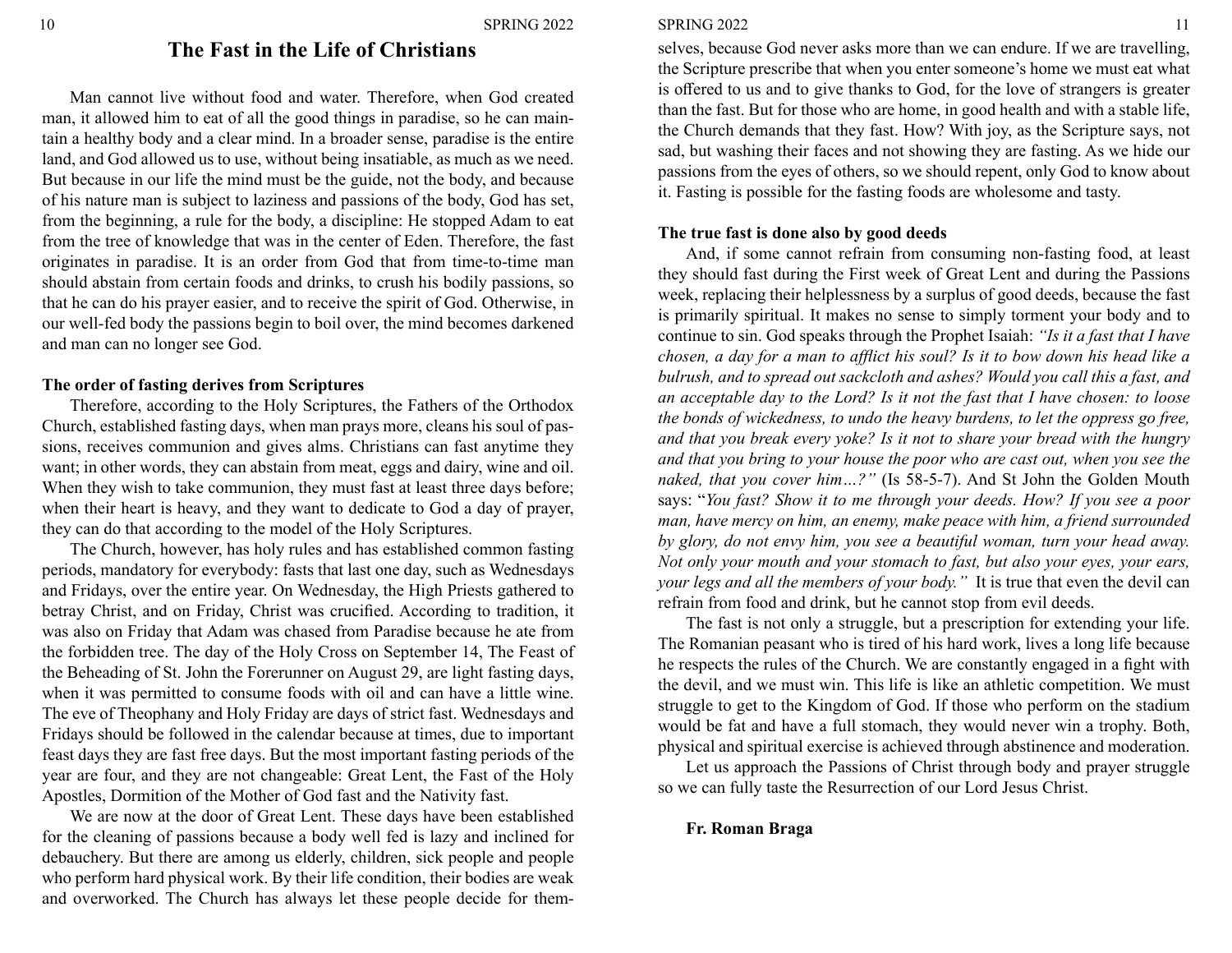### **Veniți la Mine toți cei osteniți**

Veniți la Mine toți cei osteniți și împovărați și Eu vă voi odihni pe voi. Luați jugul Meu asupra voastră și învățați-vă de la Mine, Că sunt blând și smerit cu inima și veți găsi odihnă sufletelor voastre. Căci jugul Meu e bun și povara Mea ușoară. (Matei 11:28-30).

Pe timpul Postului Mare trebue să ne intensificăm eforturile de a veni la Cel care ne cheamă. Este pentru noi timpul să "... lăsăm Lui toată grija voastră, căci El are grijă de voi (1 Petru 5:7), și "... toată grija cea lumească să o lepădăm, ca pe Împăratul tuturor să-L primim" (Sfânta Liturghie). Uneori, însă se pare că eforturile noastre sporite sunt cele care ne apasă, în loc să ne ușureze, asta fiind o indicație că fără să ne dăm seama am lăsat eforturile noastre spirituale să fie de sine stătătoare. Cuvintele lui Iisus citate mai sus ne îndreaptă spre o încredere în Hristos care este dătătoare de viață, în drumul nostru către Sfintele Paști.

#### **Veniți la Mine:**

Hristos ne invită să venim la El. Acesta este totdeauna stilul Lui. El Își cheamă ucenicii cu aceste cuvinte simple: "veniți la Mine" (Matei 4-18-22; 9:9; Marcu 1:16-20; 2:14; Luca 5:27; Ioan 21:19-22). El se descrie ca fiind păstorul care își chiamă oile, care la rândul lor Îi recunosc vocea și Îl urmează (Ioan 10:2-4). El ne invită la ospățul nunții (Matei 22:1-14); Luca 14:16-24; Ap 19:6-9). Cel mai zguduitor, se adresează nouă tuturor atunci când le vorbește Laodicenilor "Iată, stau la ușă și bat; de va auzi cineva glasul Meu și va deschide ușa, voi intra la el și voi cina cu el și el cu Mine" ( Ap 3:20).

Aspectul primordial și cel mai important al invitației lui Hristos este că El ne invită pe noi, nu noi pe El. El ne acoperă pe noi cu harul Său, fie că suntem vrednici sau nu. Nu trebue ca noi să facem un efort de a-I atrage atenția pentru că El este deja atent cu noi. Noi nu trebue decât să răspundem chemării Lui: să venim, să Îl urmăm, să ne deschidem. A respinge invitația Lui, fie din neglijență or răzvrătire directă este cauza izolării prin încrederea de sine, în loc să fim dependenți de comuniunea cu Dumnezeu. Mulți dintre cei care au fost invitați la ospățul nunții au avut scuze de ce nu pot veni, dedicânduse unor aspecte tranzitorii de viață (Luca 14:18-20). La fel și "Iar fariseii și învățătorii de lege au călcat voia lui Dumnezeu în ei înșiși, nebotezându-se de El" (Luca 7:30). Atunci când nu răspundem la chemarea lui Dumnezeu respingem voia Lui pentru noi, respingem harul pe care El dorește să îl răsfrângă asupra noastră.

La fel cum păstorul cel bun caută oaia pierdută, Dumnezeu ne cheamă cu cuvintele "Adame, unde ești?" (Facerea 3:9). Răspunsul nostru la această întrebare nu trebue să fie încărcat de scuze, explicații, ci foarte simplu. Când Dumnezeu l-a chemat pe Avraam, el a răspuns "Iată-mă" (Facerea 22:1, 11).

#### 12 SPRING 2022 SPRING 2022 13

Când Dumnezeu I-a vorbit lui Iacov în vis, el a răspuns "Iată-mă" (Facerea 46?2). Când Dumnezeu l-a chemat pe Moise din rugul cel aprins, el a răspuns "Iată-mă Doamne!" (Ieșirea 3:4). Când Dumneze l-a chemat pe tânărul Samuel, el a răspuns "Iată-mă!" 1Regi 3:4; 3:16). Când Isaia a auzit glasul Domnului "Pe cine să trimet?" el a răspuns, "Iată-mă, triemete-mă pe mine" (Isaia 6:8). Când Dumnezeu i-a vprbit lui Anania într-o vedenie, el a răspuns "Iată-mă, Doamne!" (Fapte 9:10). Răspunsul cel mai simplu la invitația Domnului este, "Iată-mă." Nu există un mod mai simplu decât acesta. Ia-mă așa cum sunt, aici și acum.

#### **Toți cei osteniți și împovărați:**

Deși invitația lui Dumnezeu este îndreptată mereu tuturor, suntem adesea înclinați să o auzim și să răspundem ei, în momentele de nevoie, sau altfel spus, atunci când suntem conștienți de nevoile noastre. Avem totdeauna nevoie de Dumnezeu, dar nu suntem totdeauna conștienți că avem nevoie de El. Un suflet obosit și împovărat este adesea modul divin de a ne da seama de câtă nevoie avem de El. În loc să fie o piedică în a realiza cât mai multe lucruri de pe lista noastră, oboseala și împovărarea ne amintesc să ne întoarcem la "stâna" de care ne-am îndepărtat, să ne întoarcem la Păstorul cel bun care ne cheamă prin conștientizarea nevoilor noastre.

Cuvântul obosit (din grecescul kopiao) mai înseamnă și a munci din greu. Când Iisus a venit la fântâna lui Iacov în Samaria, era ostenit de călătorie (Ioan 4:6). Când îi cere lui Petru să arunce plasele la adânc, Petru-obosit după o noapte de muncă fără rezultat- a răspuns !Învățătorule, , toată noaptea ne-am trudit și nimic nu am prins" (Luca 5:5), în contrast cu crinii care cresc la marginea drumului, adică cresc fără a deveni obosiți (Matei 6:28-29; Luca 12:27), implicația fiind, grijile și angoasele vieții sunt cele care ne împovărează.

În mod similar, cuvântul împovărat (din Grecescul phortizo) înseamnă a fi îngreunați de multe griji. Singurul loc unde este folosit în Noul Testament, este acolo unde Iisus deplânge pe farisei care "Împovărați pe oameni cu sarcini anevoie de purtat, iar voi nu atingeți sarcinile nici cel puțin cu un deget" (Luca 11:46).

Păcatele noastre sunt mult prea grele pentru a le purta singuri (Gal 6:1-5). Imnografia Triodului cântată pe timpul Postului Mare este plină de aluzii la munca noastră obositoare și ne-productivă precum și greutatea paralizantă a păcatului. Aceste simptome fizice și psihice ale vieții noastre capricioase sunt exact ceea ce ne amintește că trebue să ne întoarcem la sursa de viață dătătoare a unei liniști interioare și a unei forțe durabile. Primul lucru la care să ne gândim când simțim oboseala și împovărarea, este că Hristos ne cheamă: vino la mine, așa cum ești; nu încerca să te lepezi singur de greutatea pe care o ai.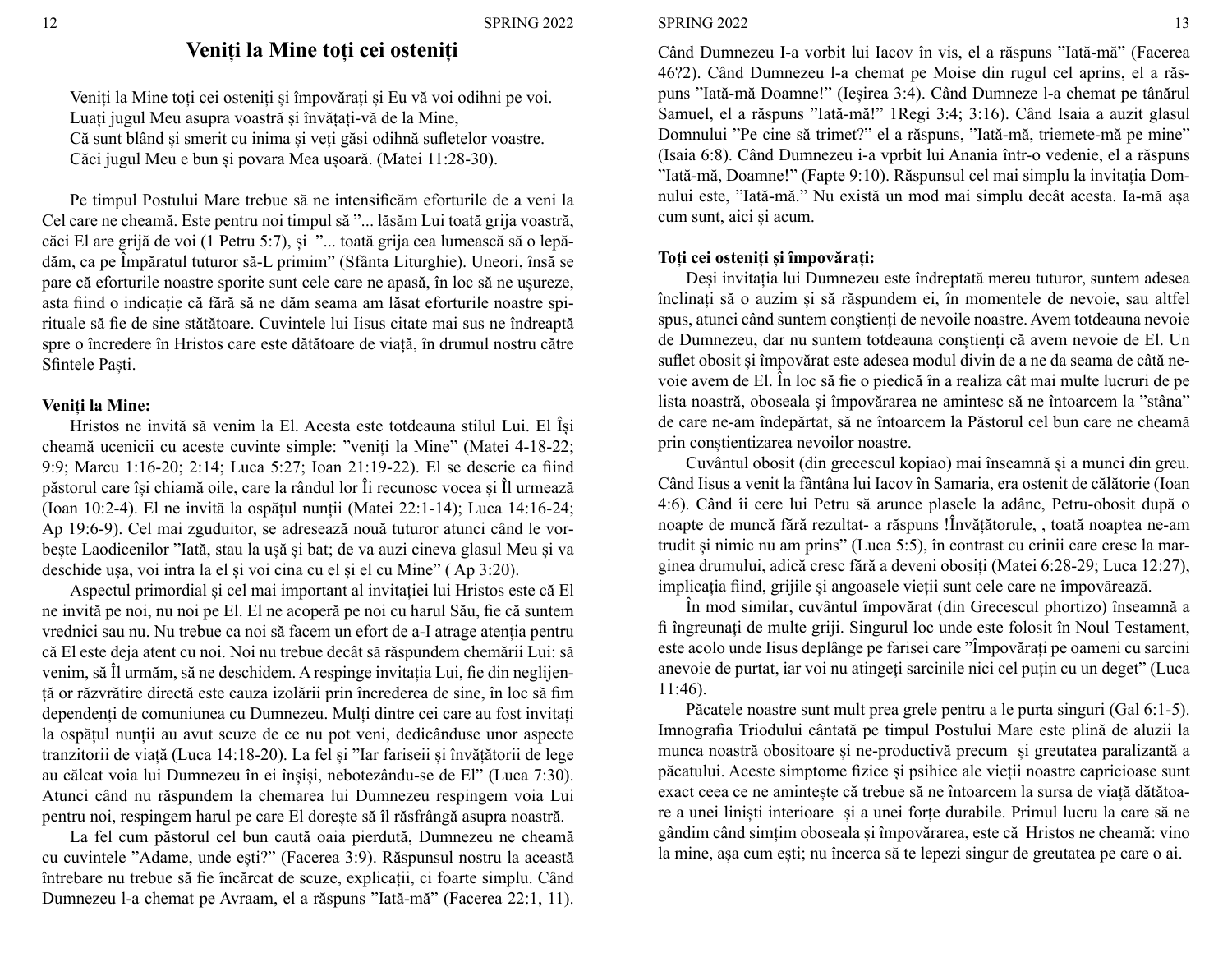#### **Eu vă voi odihni pe voi:**

Atunci când suntem obosiți și împovărați, avem nevoie de odihnă, și asta este exact ce ne promite Mântuitorul dacă venim la El. Cuvântul odihnă (din grecescul anapauo) înseamnă a se opri, a înceta și astfel a se odihni. Iisus oprește atât zbuciumul interior cât și cel exterior care este cauza oboselii și în felul acesta căpătăm o stare de liniște interioară. Faptul de a veni la El cu acele cuvinte simple "iată-mă" sau "mulțumesc Doamne că îmi aduci aminte de Tine" începe procesul de ușurare al greutăților noastre. Admițând că avem nevoie de El ne ușurăm de greutatea pe care o simțim atunci când încercăm să ne descurcăm singuri.

Când ucenicii erau copleșiți de mulțimile care veneau la Iisus, El le-a spus, "veniți voi înșivă de o parte, în loc pustiu, și odihniți-vă puțin. Căci mulți erau care se duceau și nu mai aveau timp nici să mănânce" (Marcu 6:31). Ca un bun păstor El are grijă de toate nevoile noastre, ne duce la loc de pășune, ne conduce la apa odihnei și ne înnoiește sufletele (Ps 22/23:1-3). Semințele acelei odihne pătrunde în sufletele noastre imediat ce primim invitația Domnului, pentru că ne întoarcem de la temporar la etern, de la trecător la permanent, de la trecut și viitor la prezent, de la fizic și psihic la spiritual.

#### **Luați jugul Meu asupra voastră și învățați-vă de la Mine:**

Dacă răspunzând la invitația lui Hristos este începutul vindecării, al ușurării sufletelor noastre mâhnite, sămânța plasată în sufletul nostru nu poate să germineze și să crească decât dacă intrăm în procesul de a învăța de la El. Tendința noastră este de a învăța de la oricine altcineva, în afară de El. Lumea este plină de voci mesianice care ne oferă sfaturi cum să ne vindecăm de tot ce ne afectează. Iisus Însuși ne-a avertizat că vor fi mulți cei care se vor prezenta drept Hristos și ne vor conduce spre o împărăție falsă (Matei 24:4-5, 23-26; Luca 17:23). Pentru a primi odihna care vine de la El trebue să învățăm de la El, să Îl acceptăm ca învățătorul nostru, "Nici învățători să nu vă numiți, că Învățătorul vostru este unul: Hristos" (Matei 23:10). "Dar Mângâietorul, Duhul Sfânt, pe Care-L va trimete Tatăl, în numele Meu, Acela vă va învăța toate și vă va aduce aminte despre toate cele ce v-am spus Eu" (Ioan 14:26). Deci noi Îl rugăm pe Hristos să fie Învățătorul nostru, la fel cum ucenicii L-au rugat să îi învețe cum să se roage (Luca 11:1), și cum psalmistul îndeamnă în repetate rânduri, "Doamne, învață-mă îndreptările Tale" (Ps 118:12). A răspunde la invitația Sa, înseamnă a veni ca un student doritor ca El să îl învețe.

Și cum ne învață Iisus? Nu atât cu instrucțiuni didactice și abstracte, cât cu o practică disciplinată. Noi nu ne pregătim să trecem un examen, ci să trăim viața. Ne învață dibăcia, talentul de a trăi. Acesta este motivul pentru care primul îndemn este "luați jugul Meu asupra voastră." Jugul este o bucată de lemn care se pune pe gâtul unui sau două animale pentru a trage un plug sau a întoarce o piatră care macină grânele. Jugul constrânge și direcționează

#### 14 SPRING 2022 SPRING 2022 SPRING 2022 15

efortule animalului într-un anumit scop și previne mișcări care sunt împotriva acelui scop. Desigur, animalul se poate lupta contra lui până obosește datorită lipsei de cooperare. În timp, însă, va fi format de acest jug și se va bucura de libertatea de a coopera.

Când venim la Hristos să fim instruiți, El ne va constrânge în anumite feluri pentru a direcționa eforturile noastre către dragostea pentru Dumnezeu și aproapele, căci pentru asta am fost noi creați. A învăța meșteșugul dragostei este ceva practic; vom fi ghidați și instruiți ca să ne comportăm în cooperare cu Hristos. Un călugăr mi-a spus o dată "dragostea" este un verb. Noi ne manifestăm dragostea prin fapte, prin a practica ceea ce Hristos ne indică să facem. Cu timpul ajungem să ne dăm seama că fiecare situație din viață este parte din învățătura Lui Hristos, planul Său unic de studiu pentru noi în acel moment.

Printre multiplele lecții pe care le are pentru noi, una de bază este "Domnul are să se lupte pentru voi, iar voi fiți liniștiți" (Ieșirea 14:14). Ne învață despre liniștea interioară pentru a-L lăsa pe El să poarte luptele care ne obosesc; să fim liniștiți în interior chiar atunci când este haos în exterior; să nu lăsăm furtunile exterioare a deveni furtuni interioare. Acest fel de pace interioară nu o putem învăța dacă suntem izolați de încercările acestei lumi, ci învățând numai din experiență că pacea și bucuria pe care ne-o dă Hristos nici nu vine și nici nu poate fi luată de nimic din ceea ce ne înconjoară. El ne dă odihnă instruindu-ne cum să ne odihnim purtând "jugul" Lui.

#### **Că sunt blând și smerit cu inima:**

Mulți dintre noi dorim să ne odihnim , dar nu dorim să purtăm un jug care să ne limiteze libertatea. Noi dorim o liniște reconfortantă obținută ieftin. Ne este teamă de a fi controlați de alticineva. Iisus ne amintește că El nu este un supraveghetor narcisist care se folosește de noi din interese personale, ci este blând și smerit cu inima. Blândețea și smerenia Îl caracterizează. Învățătura jugului nu este pentru a ne domina, ci pentru a ne fi nouă slujitor și pentru a-și da viața pentru noi (Matei 20:26-28; Mark10:42-45; Luca 22:25-27;Filip 2:5-11).

Nu trebue să ne fie teamă de El sau de a lua asupra noastră jugul Său pentrucă dragostea Lui perfectă destramă toate grijile (1 Ioan 4:18), o dragoste provenită din blândețe și smerenie, în sacrificiu personal și suferință comună. Acesta nu este numai felul în care ne instruiește, dar și ceea ce ne instruiește. Ne face să fim ca El; ne modelează conform Lui; ne ajută să ne lepădăm de formele de putere și valoare pentru a deveni blânde și smerite vase de dragoste.

#### **Căci jugul Meu e bun și povara Mea ușoară:**

Când blândețea și smerenia Mântuitorului prinde rădăcini în noi ne dăm seama că jugul și povara Lui sunt cu adevărat ușoare. A învăța și a fi instruiți de Învățătorul nostru este un proces zilnic. În binecuvântările morților cântăm "Cei ce ați umblat pe calea cea strâmtă și cu scârbe, toți care în viață crucea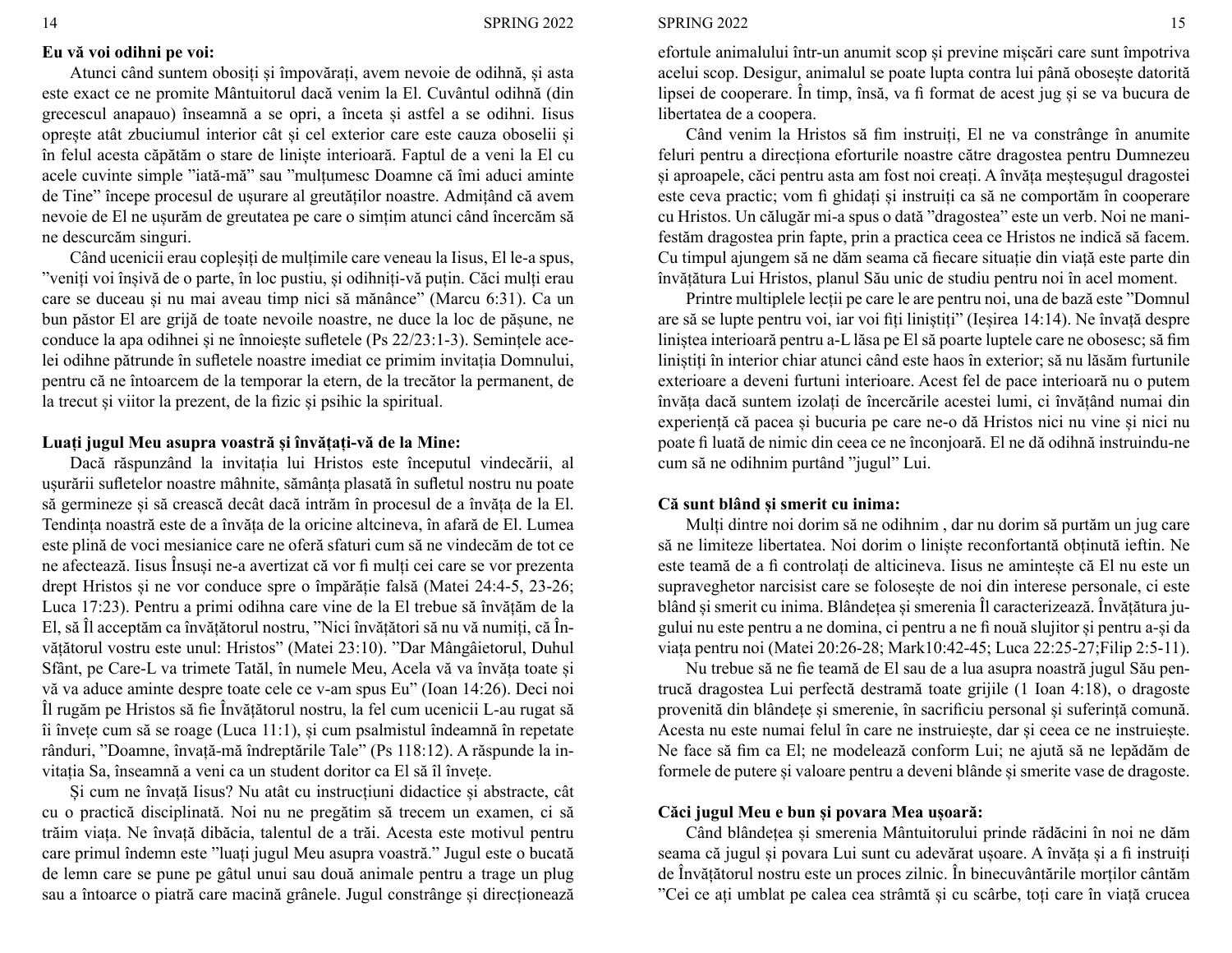ca jugul ați luat și Mie Mi-ați urmat cu credință, veniți de luați darurile care am gătit vouă și cununile cerești." Jugul bun și ușor al Lui Hristos nu este nici mai mult nici mai puțin decât a ne purta zilnic crucea și de a-I urma Lui (Luca 9:23). Și unde ne conduce? Pe Golgota să fim răstigniți cu El în Sfânta și Marea Vineri, să fim îngropați cu El în Sfânta și Marea Sâmbătă, și să înviem odată cu El în ziua Sfintelor Paști. Suferim alături de Hristos, fiind înjugați împreună cu El ca să fim vindecați, înălțați și slăviți împreună cu El. Viața noastră nu mai este grija obositoare de a ne baza numai pe noi înșine, ci odihna împrospătată de faptul că ne bazăm pe Hristos.

Încă nu am ajuns la acest stadiu de odihnă cerească, dar suntem pe drum; aceasta este călătoria noastră pe timpul postului. Pe măsură ce venim spre El—continuăm să răspundem chemării cu "iată-mă Doamne"—continuăm să ne dăm seama că Dumnezeu este într-adevăr bun și crucile vieții noastre sunt mâinile Lui care ne modelează datorită cooperării noastre cu El. Cu timpul vom observa că se întâmplă cu noi ceva ciudat. Vedem acest lucru în răspunsul lui Petru când i-a cerut să meargă în apele adânci: "Învățătorule, toată noaptea ne-am trudit și nimic nu am prins, dar, după cuvântul Tău, voi arunca mrejele (Luca 5:5). Răspunzând la invitația Domnului, Petru capătă puterea de a răspunde, de a merge mai departe, de a fi ascultător—nu o putere a propriilor lui forțe—ci după cuvântul Tău, un cuvânt care este plantat în sufletul său și care îi dă puterea să acționeze, să vâslească către apele adânci și să arunce mrejele—în starea lui de osteneală—nu numai să prindă mulțime mare de pești, dar să întâlnească pe Iisus Hristosul, Dumnezeul Cel viu care dă odihnă sufletelor ostenite.

Un călugăr mi-a spus o dată că de multe ori ne simțim vlăguiți de obligațiile și responsabilitățile zilnice și, în acel moment când nu mai avem energie să mai facem ceva, se ivește cineva care are nevoie de ajutor. Şi, spre surpriza noastră o ofertă blândă și smerită se naște în noi—o vorbă bună, un gest bun atunci când credeam că nu mai avem nici un pic de energie. În loc să spunem "Nu, nu am timp pentru tine"vom observa că fără cel mai mic efort suntem în stare de a oferi celuilalt oboseala noastră. Acesta este momentul când ne dăm seama că Dumnezeu este Cel care se manifestă în noi, mi-a spus călugărul; că putem face orice prin Hristos care ne întărește (Filip 4:13), că nu este voința noastră ci voia Lui care se face (Marcu14:36; Luca 22:42), că faptele noastre sunt produsul Lui (Ioan 3:21).

Veniți la Mine toți cei osteniți și împovărați și Eu vă voi odihni pe voi.

#### **Fr. John Konkle**

### **POSTUL ÎN VIAȚA CREȘTINILOR**

Omul nu poate trăi fără mâncare și băutură, Deaceea, când Dumnezeu L-a făcut pe Adam, I-a dat voie să mănânce din toate bunătățile raiului, ca să își păstreze un trup sănătos și o minte normală.

Într-un înțeles mai larg, raiul este întreg pământul, din roadele căruia ne-a îngăduit Dumnezeu să folosim cât ne trebue, fără lăcomie. Dar, pentrucă în viața noastră, mintea trebue să conducă, nu trupul, și pentrucă din fire omul este supus trândăviei și poftelor trupești, Dumnezeu, de la început a pus o regulă mâncării, o disciplină: L-a oprit pe Adam să mănânce din pomul cunoștinței binelui și răului, care era în mijlocul Edenului. Așadar, postul începe chiar din rai. Este poruncă de la Dumnezeu lăsată, ca omul din când în când să se înfrâneze dela mâncăruri grele și dela băuturi alcolice, să-și omoare poftele trupești, pentru ca să își poată face rugăciunea lui cu mai multă ușurință și să capete harul lui Dumnezeu. Căci altfel, trupul nostru bine hrănit este ca un cazan sub presiune; încep să clocotească întrânsul patimile și să iasă în afară, mintea se întunecă și omul nu îL mai poate vedea pe Dumnezeu.

#### **Rânduiala postului vine din Scripturi.**

Așadar, după cuvântul Sfintelor Scripturi, Părinții Bisericii Orthodoxe au rânduit zile de ajunare, în care omul se roagă mai mult, își curăță sufletul de păcat, se cuminecă și face milostenie. Creștinii pot posti când vor, adică se pot abține de la carne, ouă, brânză, lapte, vin și untdelemn. Când vor să se împărtășească, trebue să țină post cel puțin cu trei zile înainte; când sufletul le este întristat și vor să închine lui Dumnezeu o zi de rugăciune, o pot face, după cum am văzut, după modelul Sfintelor Scripturi. Biserica însă, are niște reguli sfinte și a hotărît posturi comune, obligatorii pentru toată lumea. Sunt posturi de o zi, cum sunt Miercurile și Vinerile de peste an. Miercuri au făcut sfat arhiereii și cărturarii să-L vândă pe Iisus, iar Vineri, Iisus a fost răstingnit. Tot Vineri, spune Tradiția, Adam a fost alungat din rai, pentrucă a mâncat din pomul oprit. Ziua Sfintei Cruci la 14 Septembrie, Tăierea capului Sf. Ioan Botezătorul la 29 August, sunt posturi ușoare, în care este îngăduită mâncarea cu untdelemn și puțin vin. Ajunul Bobotezei și Vinerea Mare a Sfintelor Paști sunt zile de post aspru. Miercurile și Vinerile trebuiesc urmărite în fiecare an în calendar, căci sunt momente când ele nu se țin din cauza unor sărbători mari, și atunci ele sunt însemnate cu cuvântul "harți." Însă cele mai însemnate posturi de peste an sunt patru, obligatorii și neschimbătoare: Postul Mare, Postul Sfinților Apostoli, Postul Adormirii Maicii Domnului și Postul Crăciunului.

Suntem acum în pragul "Păresimilor," adică a Postului Mare. S-au statornicit aceste zile de post pentru curățire de patimi, pentrucă un trup bine hrănit este trândav și înclinat spre desfrânare. Însă sunt printre noi copii și bătrâni, bolnavi și oameni care muncesc greu. Prin însăși felul lor de viață ei au un trup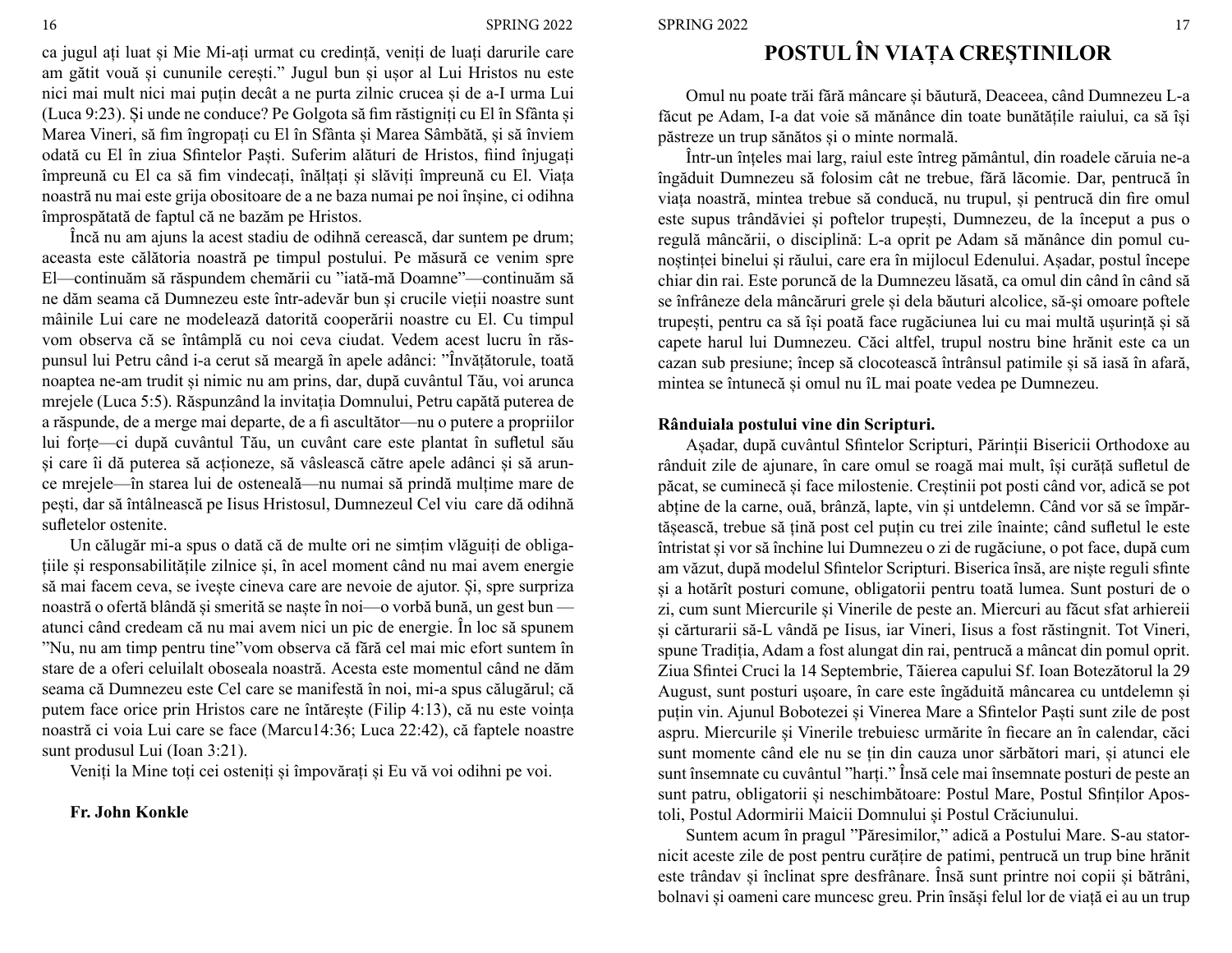chinuit și firav. Biserica i-a lăsat întotdeauna pe aceștia la libera lor hotărâre, căci Dumnezeu, nu cere omului mai mult decât el poate purta. Suntem pe drum, călătorim, însăși Scriptura ne învață că intrând în casa omului trebue să mâncăm tot ce ni se pune înainte și să dăm slavă lui Dumnezeu, căci mai mare este dragostea primirii de streini decât postul. Însă, celor care sunt în casele lor, sănătoși, cu reguli de viață statornică, Biserica le cere să postească. Cum? Cu veselie, cum spune Scriptura, nu posomorâți, ci spălându-și fața și ungându-și părul, nearătând la oameni că postesc, căci după cum, când am păcătuit ne-am ascuns de ochii lumii, tot așa când ne pocăim, numai Dumnezeu trebue să știe. Postul este cu putință căci mâncărurile de post sunt hrănitoare și gustoase.

#### **Postul adevărat se face și prin fapte bune**

Dar, dacă totuși, unii nu se pot înfrâna de la mâncăruri de carne și de la băuturi, să țină post, cel puțin, săptămâna întâia a Postului Mare și săptămâna Patimilor, înlocuind această neputință a lor, printr-un plus de fapte bune. Căci postul, în primul rând, este sufletesc. Nu are rost numai să îți chinui trupul și să continui în păcat. Dumnezeu vorbește prin profetul Isaia: "Oare acesta este postul plăcut Mie? Să își chinuiască omul sufletul o zi, să își plece capul ca un pipirig și să se culce pe sac și pe cenușe?... Mai bine desleagă lanțurile răutății, desnoadă legăturile robiei, împarte-ți pâinea cu cel flămând și adu în casa ta pe cel fără adăpost. Dacă vezi un om gol, acopere-l și nu întoarce spatele semenului tău" (58:5-7). Iar Sf. Ioan Gură de Aur zice: "Postești? Arătați-mi-o prin fapte. Cum? De vedeți un sărac, aveți milă de el, un dușman, împăcați-vă cu el, un prieten înconjurat de nume bun, nu îl invidiați, o femeie frumoasă, întoarceți capul. Nu numai gura și stomacul vostru să postească, ci și ochiul și urechile și picioarele și toate mădularele trupului vostru." Adevărat, de mâncare și băutură și diavolul se poate lipsi, și cu toate acestea nu încetează de a fi capul răutăților. De fapt, postul nu este numai o nevoință, ci și o rețetă de prelungirea vieții. Țăranul Român, deși este chinuit și trudit de muncă, pentrucă respectă regulile bisericii, trăiește până la adânci bătrânețe. Noi însă, ducem o luptă cu satana, în care trebue să învingem, căci după o expresie a Sf. Ioan Scărarul, "diavolul călărește pe mustul cărnii." În viață suntem tocmai ca la o întrecere sportivă. Trebue să ne silim ca să ajungem la Împărăția lui Dumnezeu. Dacă cei care joacă mingea sau aleargă pe stadion ar avea stomacul plin sau ar fi grași nu ar mai câștiga cupa. Atât gimnastica trupească cât și cea sufletească se face prin înfrânare și cumpătare.

Se deschide în fața noastră Postul Paștelui, ca un câmp sportiv. Să ne apropiem de patimile Domnului Hristos cu nevoința trupească și cu rugăciune. Numai așa o să gustăm din plin bucuria Învierii Domnului nostru Iisus Hristos.

**Pr. Roman Braga**

#### **HOLY WEEK / PASCHA / BRIGHT WEEK SCHEDULE OF SERVICES – 2022**

| Sat. April 16                                                 | Liturgy of St. John       | 9:00 am              |
|---------------------------------------------------------------|---------------------------|----------------------|
| Lazarus Saturday                                              | Vigil Service             | $6:00 \text{ pm}$    |
| Sun. April 17                                                 | Akathist & Hours          | $9:00$ am            |
| Palm Sunday                                                   | Liturgy of St. John       | $10:00$ am           |
|                                                               | <b>Bridegroom Matins</b>  | $7:00$ pm            |
| <b>HOLY WEEK</b>                                              |                           |                      |
| Mon. April 18                                                 | Presanctified Liturgy     | 9:30 am              |
|                                                               | <b>Bridegroom Matins</b>  | $7:00$ pm            |
| Tues. April 19                                                | Presanctified Liturgy     | 9:30 am              |
|                                                               | <b>Bridegroom Matins</b>  | 7:00 pm              |
| Wed. April 20                                                 | Presanctified Liturgy     | 9:30 am              |
|                                                               | <b>Holy Unction</b>       | $2:00$ pm            |
|                                                               | <b>Bridegroom Matins</b>  | 7:00 pm              |
| Thur. April 21                                                | Hours & Typica            | 8:30 am              |
|                                                               | Vesp. Liturgy of St Basil | $9:00$ am            |
|                                                               | Matins w/Passion Gospels  | $7:00$ pm            |
| Fri. April 22                                                 | Royal Hours & Vespers     | $9:00$ am            |
|                                                               | Matins with               |                      |
|                                                               | Lamentations              | $7:00 \text{ pm}$    |
| Sat. April 23                                                 |                           |                      |
|                                                               | Hours & Typica            | 8:30 am<br>$9:00$ am |
|                                                               | Vesp. Liturgy of St Basil |                      |
| <b>Resurrectional Matins &amp; Paschal Liturgy of St John</b> |                           | $11:30$ pm           |
| Sunday, April 24– PASCHA Paschal Vespers                      |                           | $1:00$ pm            |
| <b>BRIGHT WEEK</b>                                            |                           |                      |
| Mon. April 25                                                 | Matins                    | 8:00 am              |
|                                                               | Liturgy of St John        | $9:00$ am            |
| Tues. April 26                                                | Matins                    | 8:00 am              |
|                                                               | Liturgy of St John        | 9:00 am              |
|                                                               | Vespers                   | 5:00 pm              |
| Fri. April 29                                                 | Liturgy of St John and    |                      |
| Life-giving Fount                                             | blessing of the water     | $9:00$ am            |